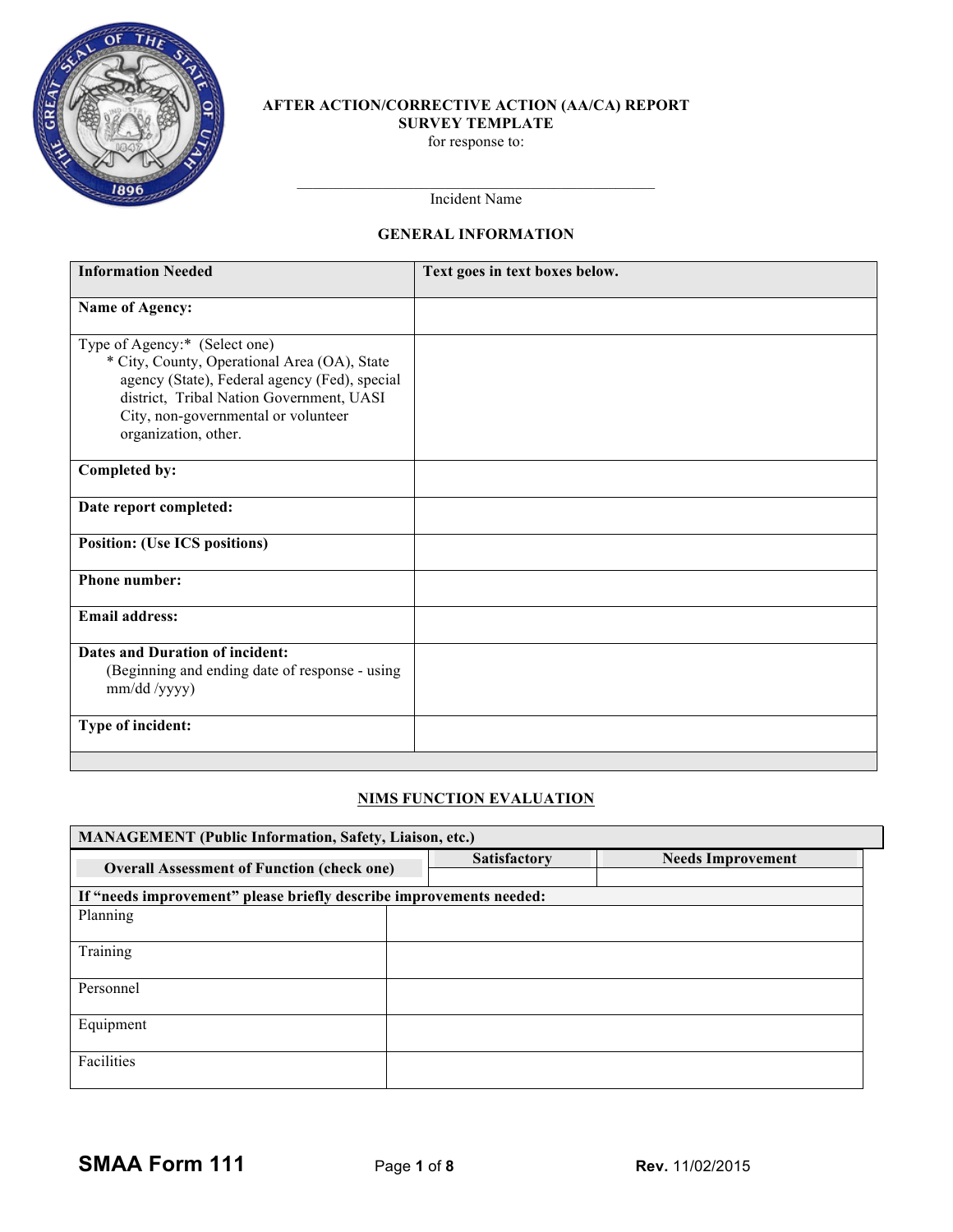| FIELD COMMAND (Use for assessment of field operations, i.e., Fire, Law Enforcement, etc.) |  |                     |                          |  |  |  |
|-------------------------------------------------------------------------------------------|--|---------------------|--------------------------|--|--|--|
| <b>Overall Assessment of Function (check one)</b>                                         |  | <b>Satisfactory</b> | <b>Needs Improvement</b> |  |  |  |
| If "needs improvement" please briefly describe improvements needed:                       |  |                     |                          |  |  |  |
| Planning                                                                                  |  |                     |                          |  |  |  |
| Training                                                                                  |  |                     |                          |  |  |  |
| Personnel                                                                                 |  |                     |                          |  |  |  |
| Equipment                                                                                 |  |                     |                          |  |  |  |
| Facilities                                                                                |  |                     |                          |  |  |  |

| <b>OPERATIONS</b> (Law enforcement, fire/rescue, medical/health, etc.) |  |                     |                          |  |  |  |
|------------------------------------------------------------------------|--|---------------------|--------------------------|--|--|--|
| <b>Overall Assessment of Function (check one)</b>                      |  | <b>Satisfactory</b> | <b>Needs Improvement</b> |  |  |  |
| If "needs improvement" please briefly describe improvements needed:    |  |                     |                          |  |  |  |
| Planning                                                               |  |                     |                          |  |  |  |
| Training                                                               |  |                     |                          |  |  |  |
|                                                                        |  |                     |                          |  |  |  |
| Personnel                                                              |  |                     |                          |  |  |  |
| Equipment                                                              |  |                     |                          |  |  |  |
| Facilities                                                             |  |                     |                          |  |  |  |

| PLANNING/INTELLIGENCE (Situation analysis, documentation, GIS, etc.) |  |                     |                          |  |  |  |
|----------------------------------------------------------------------|--|---------------------|--------------------------|--|--|--|
| <b>Overall Assessment of Function (check one)</b>                    |  | <b>Satisfactory</b> | <b>Needs Improvement</b> |  |  |  |
| If "needs improvement" please briefly describe improvements needed:  |  |                     |                          |  |  |  |
| Planning                                                             |  |                     |                          |  |  |  |
| Training                                                             |  |                     |                          |  |  |  |
| Personnel                                                            |  |                     |                          |  |  |  |
| Equipment                                                            |  |                     |                          |  |  |  |
| Facilities                                                           |  |                     |                          |  |  |  |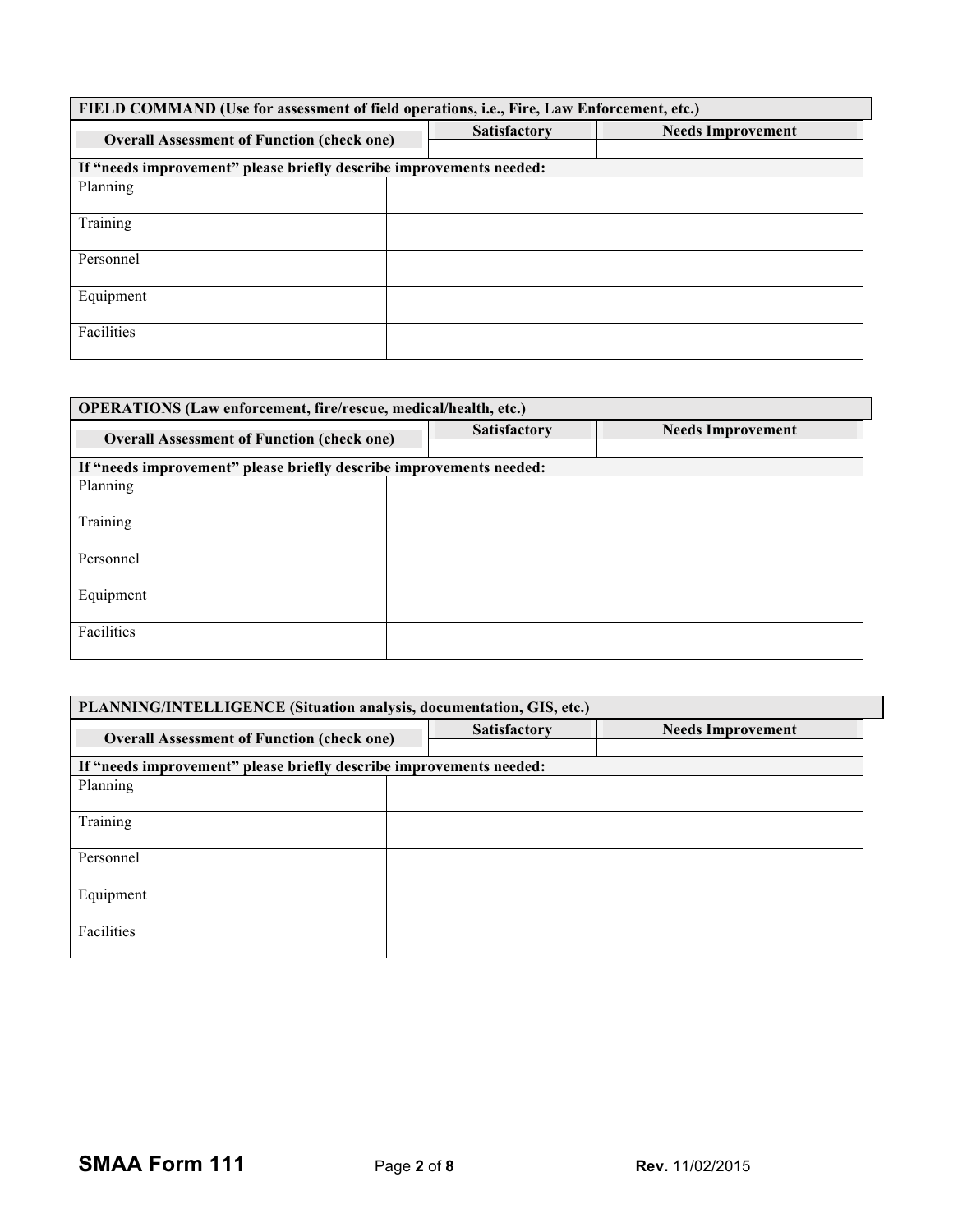| LOGISTICS (Services, support, facilities, etc.)                     |  |                     |                          |  |  |  |
|---------------------------------------------------------------------|--|---------------------|--------------------------|--|--|--|
| <b>Overall Assessment of Function (check one)</b>                   |  | <b>Satisfactory</b> | <b>Needs Improvement</b> |  |  |  |
| If "needs improvement" please briefly describe improvements needed: |  |                     |                          |  |  |  |
| Planning                                                            |  |                     |                          |  |  |  |
| Training                                                            |  |                     |                          |  |  |  |
| Personnel                                                           |  |                     |                          |  |  |  |
| Equipment                                                           |  |                     |                          |  |  |  |
| Facilities                                                          |  |                     |                          |  |  |  |

| FINANCE/ADMINISTRATION (Purchasing, cost unit, etc.)                |  |                     |                          |  |  |  |
|---------------------------------------------------------------------|--|---------------------|--------------------------|--|--|--|
| <b>Overall Assessment of Function (check one)</b>                   |  | <b>Satisfactory</b> | <b>Needs Improvement</b> |  |  |  |
| If "needs improvement" please briefly describe improvements needed: |  |                     |                          |  |  |  |
| Planning                                                            |  |                     |                          |  |  |  |
| Training                                                            |  |                     |                          |  |  |  |
| Personnel                                                           |  |                     |                          |  |  |  |
| Equipment                                                           |  |                     |                          |  |  |  |
| Facilities                                                          |  |                     |                          |  |  |  |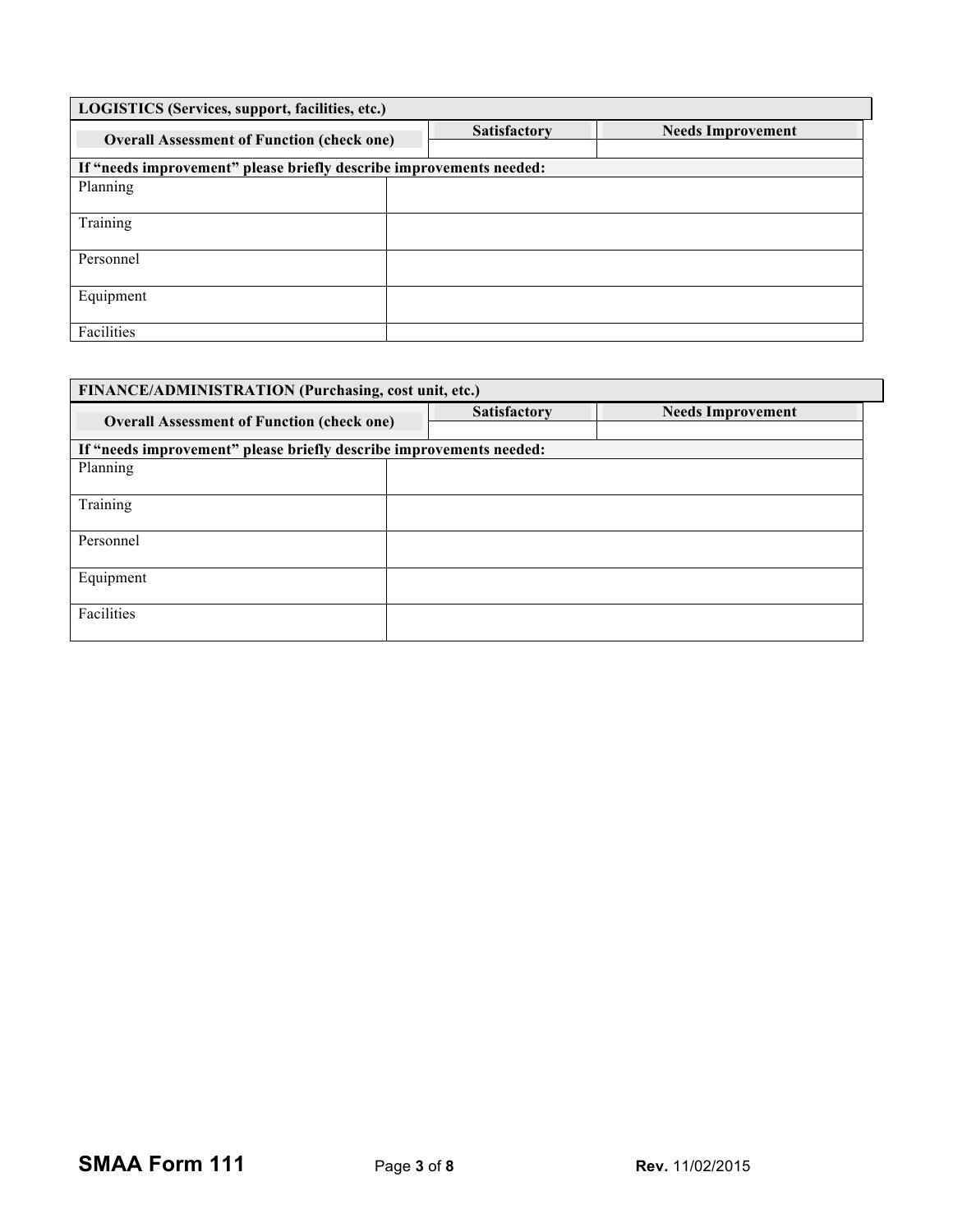#### AFTER ACTION REPORT QUESTIONNAIRE (The responses to these questions can be used for additional NIMS evaluation)

| <b>Response/Performance Assessment Questions</b>                                                                               | Yes | $\bf No$ | <b>Comments</b> |
|--------------------------------------------------------------------------------------------------------------------------------|-----|----------|-----------------|
| 1. Were procedures established and in place for<br>responding to the disaster?                                                 |     |          |                 |
| 2. Were procedures used to organize initial and ongoing<br>response activities?                                                |     |          |                 |
| 3. Was the ICS used to manage field response?                                                                                  |     |          |                 |
| 4. Was Unified Command considered or used?                                                                                     |     |          |                 |
| 5. Was the EOC and/or DOC activated?                                                                                           |     |          |                 |
| 6. How was the EOC structured?                                                                                                 |     |          |                 |
| 7. Were response personnel in the EOC/DOC trained for<br>their assigned position?                                              |     |          |                 |
| 8. Were action planning processes used at the field<br>response level?                                                         |     |          |                 |
| 9. Was there coordination with volunteer agencies such as<br>the Red Cross?                                                    |     |          |                 |
| 10. Was Mutual Aid requested?                                                                                                  |     |          |                 |
| 11. Was Mutual Aid received?                                                                                                   |     |          |                 |
| 12. Was Mutual Aid coordinated from the EOC/DOC?                                                                               |     |          |                 |
| 13. Was an inter-agency group established at the<br>EOC/DOC level? Were they involved with the shift<br>briefings?             |     |          |                 |
| 14. Were communications established and maintained<br>between agencies?                                                        |     |          |                 |
| 15. Was the public alerted and warnings conducted<br>according to procedure?                                                   |     |          |                 |
| 16. Was public safety and disaster information coordinated<br>with the media through the JIC?                                  |     |          |                 |
| 17. Were risk and safety concerns addressed?                                                                                   |     |          |                 |
| 18. Did event use Emergency Support Function (ESF)<br>effectively and did ESF have clear understanding of<br>local capability? |     |          |                 |
| 19. Was communications inter-operability an issue?                                                                             |     |          |                 |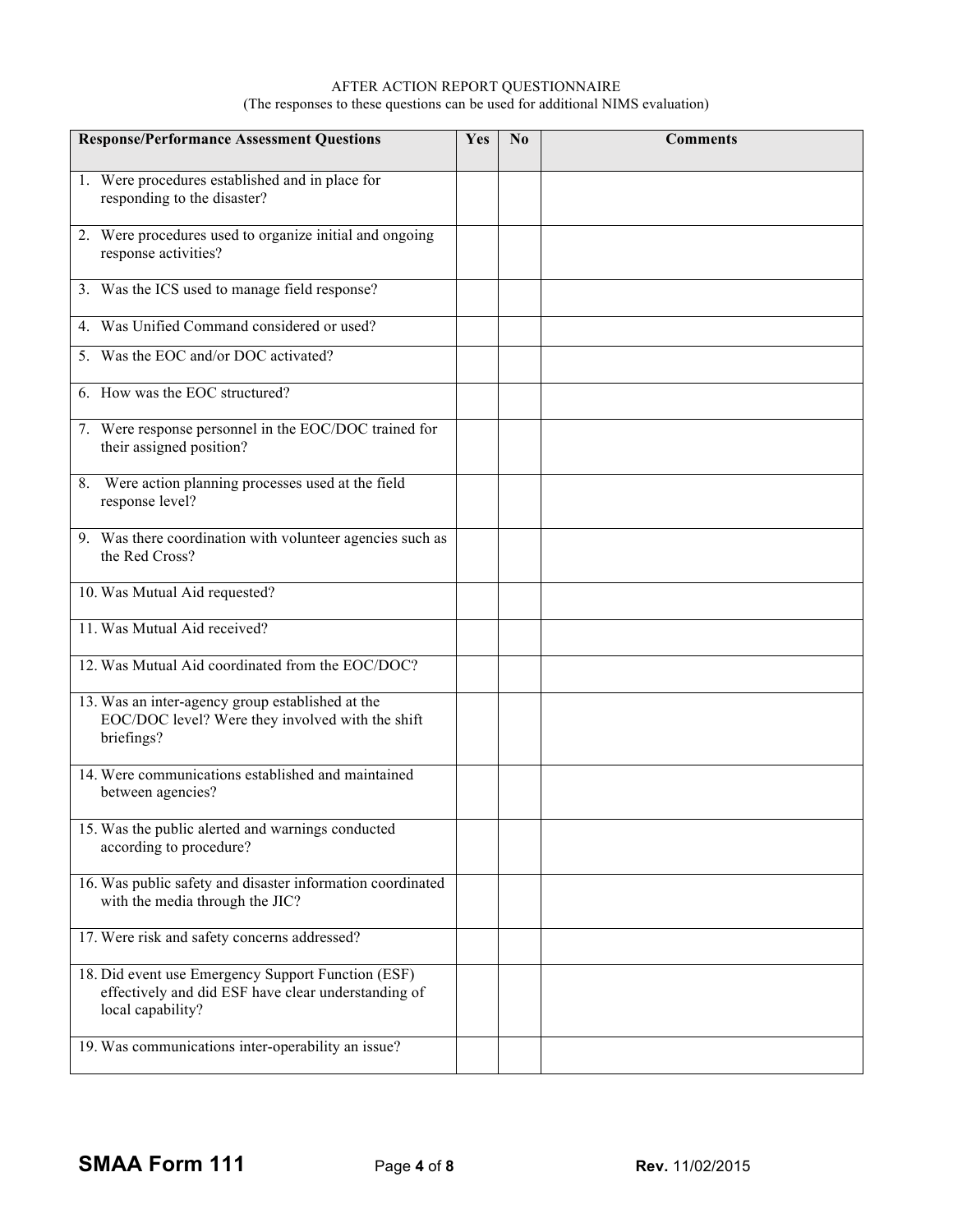# Additional Questions

20. What response actions were taken by your agency? Include such things as mutual aid, number of personnel, equipment and other resources. *Note: Provide statistics on number of personnel and number/type of equipment used during this event. Describe response activities in some detail.*

 $\_$  , and the state of the state of the state of the state of the state of the state of the state of the state of the state of the state of the state of the state of the state of the state of the state of the state of the  $\_$  , and the state of the state of the state of the state of the state of the state of the state of the state of the state of the state of the state of the state of the state of the state of the state of the state of the

 $\_$  , and the state of the state of the state of the state of the state of the state of the state of the state of the state of the state of the state of the state of the state of the state of the state of the state of the  $\mathcal{L}_\text{max}$ 

 $\_$  , and the state of the state of the state of the state of the state of the state of the state of the state of the state of the state of the state of the state of the state of the state of the state of the state of the  $\_$  , and the state of the state of the state of the state of the state of the state of the state of the state of the state of the state of the state of the state of the state of the state of the state of the state of the

 $\_$  , and the state of the state of the state of the state of the state of the state of the state of the state of the state of the state of the state of the state of the state of the state of the state of the state of the  $\mathcal{L}_\text{max}$ 

21. As you responded, was there any part of ICS that did not work for your agency? If so, how would (did) you change the system to meet your needs?

22. As a result of your response, did you identify changes needed in your plans or procedures? Please provide a brief explanation.

- 23. As a result of your response, please identify any specific areas needing training and guidance that are not covered in the current Guidelines.
- 24. If applicable, what recovery activities have you conducted to date? Include such things as damage assessment surveys, hazard mitigation efforts, reconstruction activities, and claims filed.

 $\mathcal{L}_\text{max} = \frac{1}{2} \sum_{i=1}^n \mathcal{L}_\text{max} = \frac{1}{2} \sum_{i=1}^n \mathcal{L}_\text{max} = \frac{1}{2} \sum_{i=1}^n \mathcal{L}_\text{max} = \frac{1}{2} \sum_{i=1}^n \mathcal{L}_\text{max} = \frac{1}{2} \sum_{i=1}^n \mathcal{L}_\text{max} = \frac{1}{2} \sum_{i=1}^n \mathcal{L}_\text{max} = \frac{1}{2} \sum_{i=1}^n \mathcal{L}_\text{max} = \frac{1}{2} \sum_{i=$ 

 $\_$  , and the state of the state of the state of the state of the state of the state of the state of the state of the state of the state of the state of the state of the state of the state of the state of the state of the  $\mathcal{L}_\text{max} = \frac{1}{2} \sum_{i=1}^n \mathcal{L}_\text{max} = \frac{1}{2} \sum_{i=1}^n \mathcal{L}_\text{max} = \frac{1}{2} \sum_{i=1}^n \mathcal{L}_\text{max} = \frac{1}{2} \sum_{i=1}^n \mathcal{L}_\text{max} = \frac{1}{2} \sum_{i=1}^n \mathcal{L}_\text{max} = \frac{1}{2} \sum_{i=1}^n \mathcal{L}_\text{max} = \frac{1}{2} \sum_{i=1}^n \mathcal{L}_\text{max} = \frac{1}{2} \sum_{i=$ 

# **NARRATIVE**

Use this section for additional comments.

#### **POTENTIAL CORRECTIVE ACTIONS**

Identify issues, recommended solutions to those issues, and agencies that might be involved in implementing these recommendations. Address any problems noted in the ICS Function Evaluation.

Indicate whether issues are an internal agency specific or have broader implications for emergency management. (Code: I= Internal; R =Regional, for example, Mutual Aid Region, Administrative Regions, geographic regions, S=Statewide implications)

| Code | Issue or<br>Problem Statement | Corrective Action /<br><b>Improvement Plan</b> | Agency $(s)$ Depts. To<br>Be Involved | Point of Contact<br>Name / Phone | Estimated Date of<br>Completion |
|------|-------------------------------|------------------------------------------------|---------------------------------------|----------------------------------|---------------------------------|
|      |                               |                                                |                                       |                                  |                                 |
|      |                               |                                                |                                       |                                  |                                 |
|      |                               |                                                |                                       |                                  |                                 |
|      |                               |                                                |                                       |                                  |                                 |
|      |                               |                                                |                                       |                                  |                                 |
|      |                               |                                                |                                       |                                  |                                 |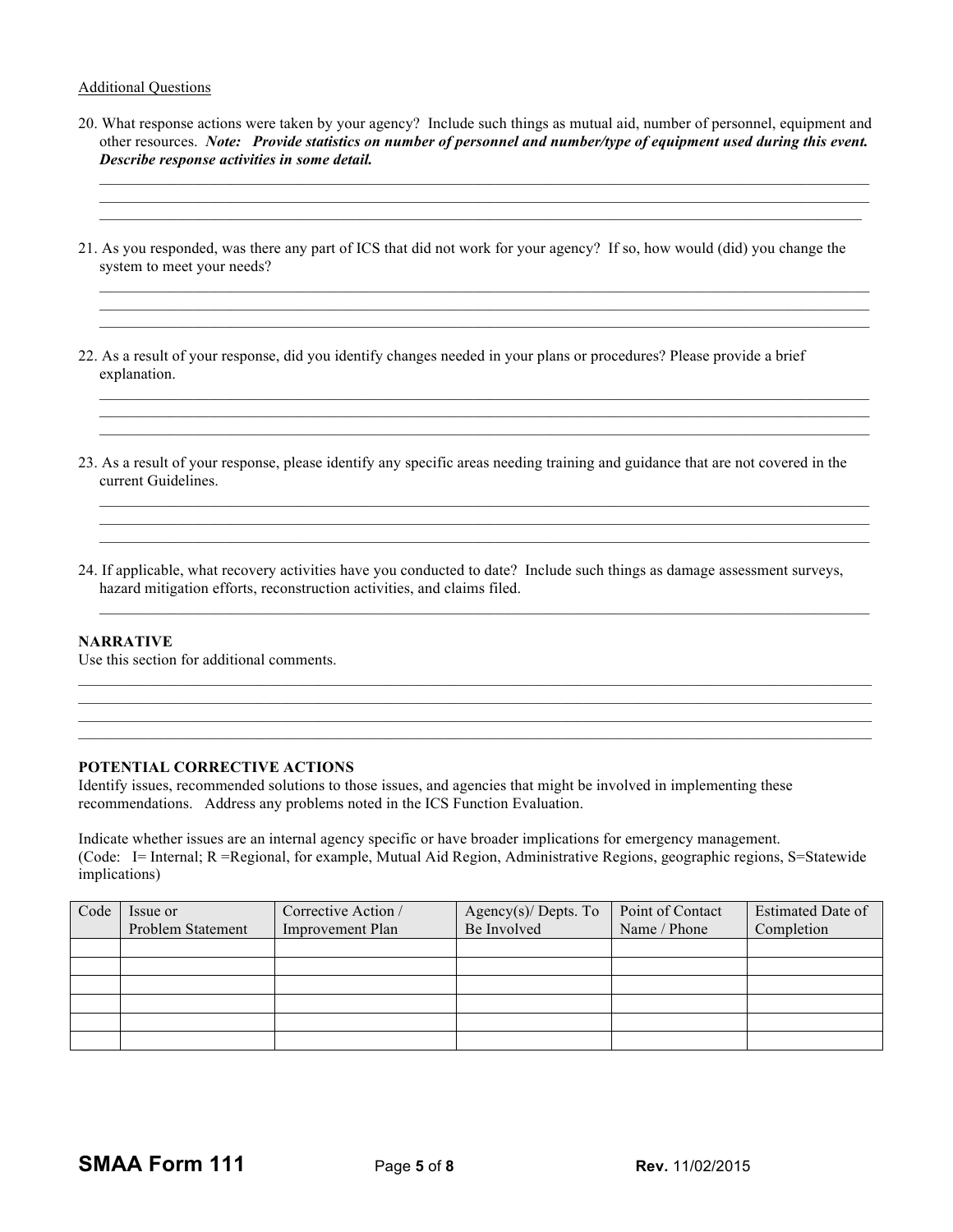# **ONLY USE THE FOLLOWING FOR RESPONSE ACTIVITIES RELATED TO EMAC**

*EMAC After Action/Corrective Action Report Survey*

 $\_$  , and the state of the state of the state of the state of the state of the state of the state of the state of the state of the state of the state of the state of the state of the state of the state of the state of the

 $\_$  , and the state of the state of the state of the state of the state of the state of the state of the state of the state of the state of the state of the state of the state of the state of the state of the state of the

 $\_$  , and the state of the state of the state of the state of the state of the state of the state of the state of the state of the state of the state of the state of the state of the state of the state of the state of the

 $\_$  , and the state of the state of the state of the state of the state of the state of the state of the state of the state of the state of the state of the state of the state of the state of the state of the state of the  $\mathcal{L}_\text{max} = \frac{1}{2} \sum_{i=1}^n \mathcal{L}_\text{max} = \frac{1}{2} \sum_{i=1}^n \mathcal{L}_\text{max} = \frac{1}{2} \sum_{i=1}^n \mathcal{L}_\text{max} = \frac{1}{2} \sum_{i=1}^n \mathcal{L}_\text{max} = \frac{1}{2} \sum_{i=1}^n \mathcal{L}_\text{max} = \frac{1}{2} \sum_{i=1}^n \mathcal{L}_\text{max} = \frac{1}{2} \sum_{i=1}^n \mathcal{L}_\text{max} = \frac{1}{2} \sum_{i=$ 

 $\mathcal{L}_\text{max} = \frac{1}{2} \sum_{i=1}^n \mathcal{L}_\text{max} = \frac{1}{2} \sum_{i=1}^n \mathcal{L}_\text{max} = \frac{1}{2} \sum_{i=1}^n \mathcal{L}_\text{max} = \frac{1}{2} \sum_{i=1}^n \mathcal{L}_\text{max} = \frac{1}{2} \sum_{i=1}^n \mathcal{L}_\text{max} = \frac{1}{2} \sum_{i=1}^n \mathcal{L}_\text{max} = \frac{1}{2} \sum_{i=1}^n \mathcal{L}_\text{max} = \frac{1}{2} \sum_{i=$ 

**NOTE:** Please complete the following section **ONLY** if you were involved with EMAC related activities.

1. Did you complete and submit the on-line EMAC After Action Survey form for *(Insert name of the disaster)*?

2. Have you taken an EMAC training class in the last 24 months?

3. Please indicate your work location(s) (State / County / City / Physical Address):

4. Please list the time frame from your dates of service (Example: 09/15/05 to 10/31/05):

5. Please indicate what discipline your deployment is considered (please specify):

6. Please describe your assignment(s):

## Questions:

You may answer the following questions with a "yes" or "no" answer, but if there were issues or problems, please identify them along with recommended solutions, and agencies that might be involved in implementing these recommendations.

| # | <b>Questions</b>                                                                                             | Issues /<br>Problem<br><b>Statement</b> | <b>Corrective Action /</b><br><b>Improvement Plan</b> | Agency(s)<br>Depts. To Be<br><b>Involved</b> | Point of<br>Contact<br>Name / Phone | <b>Estimated</b><br>Date of<br>Completion |
|---|--------------------------------------------------------------------------------------------------------------|-----------------------------------------|-------------------------------------------------------|----------------------------------------------|-------------------------------------|-------------------------------------------|
|   | Were you familiar with<br>EMAC processes and<br>procedures prior to your<br>deployment?                      |                                         |                                                       |                                              |                                     |                                           |
| 2 | Was this your first<br>deployment outside of<br>Utah?                                                        |                                         |                                                       |                                              |                                     |                                           |
| 3 | Where your travel<br>arrangements made for<br>you? If yes, by whom?                                          |                                         |                                                       |                                              |                                     |                                           |
| 4 | Were you fully briefed<br>on your assignment prior<br>to deployment?                                         |                                         |                                                       |                                              |                                     |                                           |
| 5 | Were deployment<br>conditions (living<br>conditions and work<br>environment) adequately<br>described to you? |                                         |                                                       |                                              |                                     |                                           |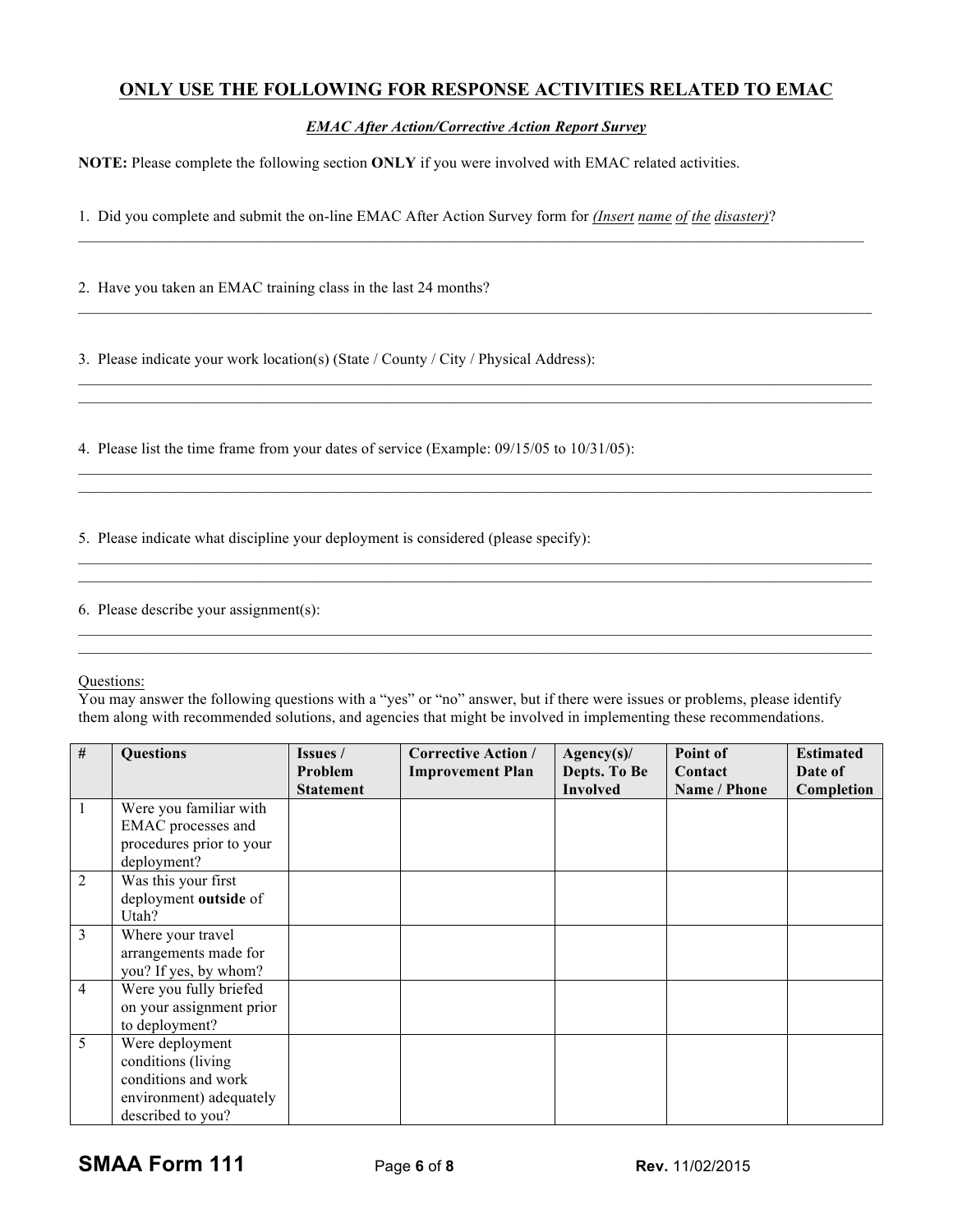| $\#$           | <b>Questions</b>                                  | Issues /<br>Problem | <b>Corrective Action /</b> | Agency(s)/<br>Depts. To Be | Point of<br>Contact | <b>Estimated</b><br>Date of |
|----------------|---------------------------------------------------|---------------------|----------------------------|----------------------------|---------------------|-----------------------------|
|                |                                                   | <b>Statement</b>    | <b>Improvement Plan</b>    | <b>Involved</b>            | Name / Phone        | Completion                  |
| 6              | Were mobilization                                 |                     |                            |                            |                     |                             |
|                | instructions clear?                               |                     |                            |                            |                     |                             |
| $\overline{7}$ | Were you provided the                             |                     |                            |                            |                     |                             |
|                | necessary tools (pager,                           |                     |                            |                            |                     |                             |
|                | cell phone, computer,<br>etc.) needed to complete |                     |                            |                            |                     |                             |
|                | your assignment?                                  |                     |                            |                            |                     |                             |
| 8              | Were you briefed and                              |                     |                            |                            |                     |                             |
|                | given instructions upon                           |                     |                            |                            |                     |                             |
|                | arrival?                                          |                     |                            |                            |                     |                             |
| $\overline{9}$ | Did you report regularly                          |                     |                            |                            |                     |                             |
|                | to a supervisor during                            |                     |                            |                            |                     |                             |
|                | deployment? If yes, how                           |                     |                            |                            |                     |                             |
| 10             | often?<br>Were your mission                       |                     |                            |                            |                     |                             |
|                | assignment and tasks                              |                     |                            |                            |                     |                             |
|                | made clear?                                       |                     |                            |                            |                     |                             |
| 11             | Was the chain of                                  |                     |                            |                            |                     |                             |
|                | command clear?                                    |                     |                            |                            |                     |                             |
| 12             | Did you encounter any                             |                     |                            |                            |                     |                             |
|                | barriers or obstacles                             |                     |                            |                            |                     |                             |
|                | while deployed? If yes,                           |                     |                            |                            |                     |                             |
| 13             | identify.<br>Did you have                         |                     |                            |                            |                     |                             |
|                | communications while in                           |                     |                            |                            |                     |                             |
|                | the field?                                        |                     |                            |                            |                     |                             |
| 14             | Were you adequately                               |                     |                            |                            |                     |                             |
|                | debriefed after                                   |                     |                            |                            |                     |                             |
|                | completion of your                                |                     |                            |                            |                     |                             |
| 15             | assignment?<br>Since your return home,            |                     |                            |                            |                     |                             |
|                | have you identified or                            |                     |                            |                            |                     |                             |
|                | experienced any                                   |                     |                            |                            |                     |                             |
|                | symptoms you feel might                           |                     |                            |                            |                     |                             |
|                | require "Critical Stress                          |                     |                            |                            |                     |                             |
|                | Management" (i.e.,                                |                     |                            |                            |                     |                             |
|                | Debriefing)?                                      |                     |                            |                            |                     |                             |
| 16             | Would you want to be                              |                     |                            |                            |                     |                             |
|                | deployed via EMAC in<br>the future?               |                     |                            |                            |                     |                             |
|                |                                                   |                     |                            |                            |                     |                             |

# Please identify any ADDITIONAL issues or problems below:

| # | <b>Issues or Problem</b><br><b>Statement</b> | <b>Corrective Action /</b><br><b>Improvement Plan</b> | Agency $(s)$ Depts.<br><b>To Be Involved</b> | <b>Point of Contact</b><br>Name / Phone | <b>Estimated</b><br>Date of<br>Completion |
|---|----------------------------------------------|-------------------------------------------------------|----------------------------------------------|-----------------------------------------|-------------------------------------------|
|   |                                              |                                                       |                                              |                                         |                                           |
|   |                                              |                                                       |                                              |                                         |                                           |
|   |                                              |                                                       |                                              |                                         |                                           |